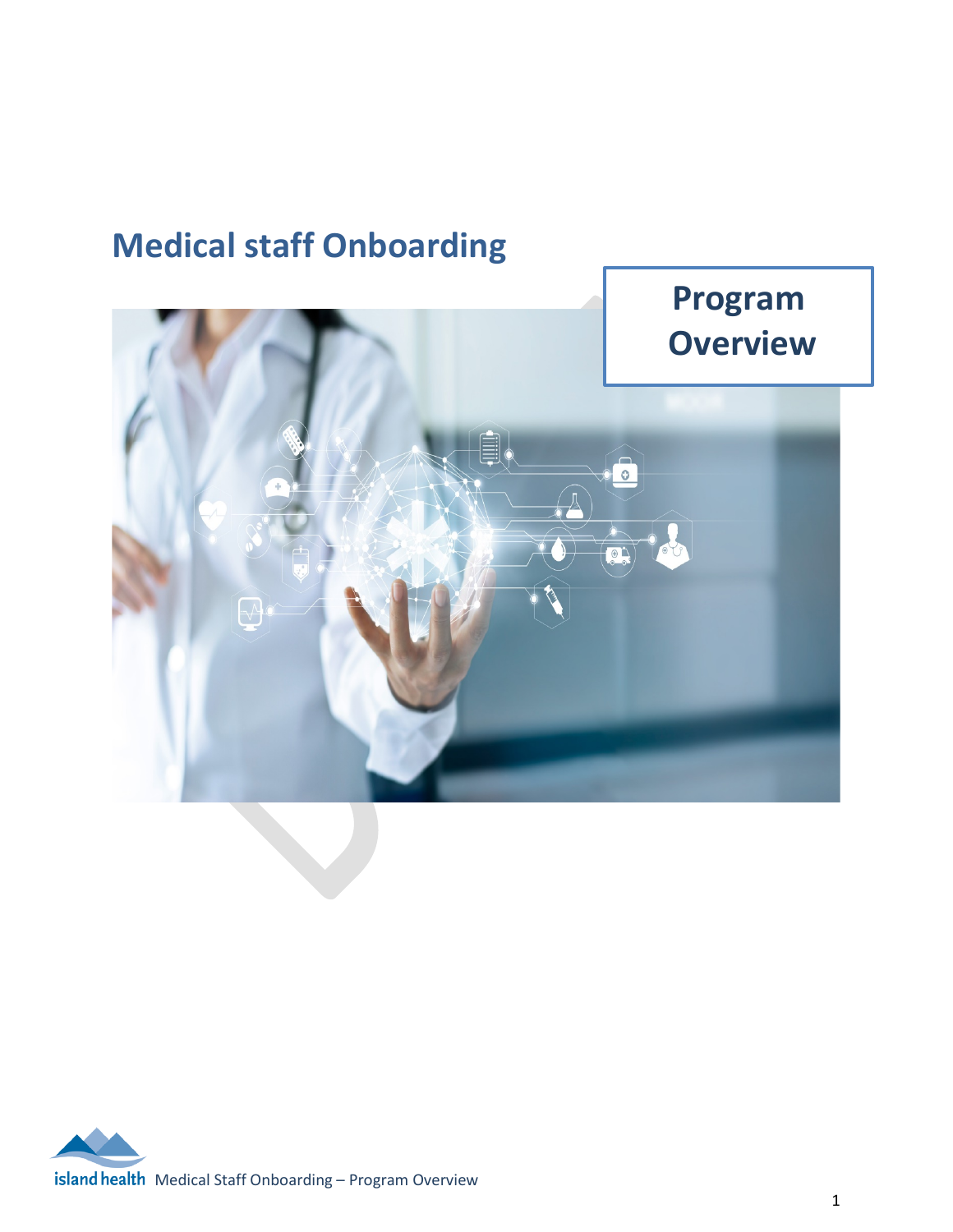# **Contents**

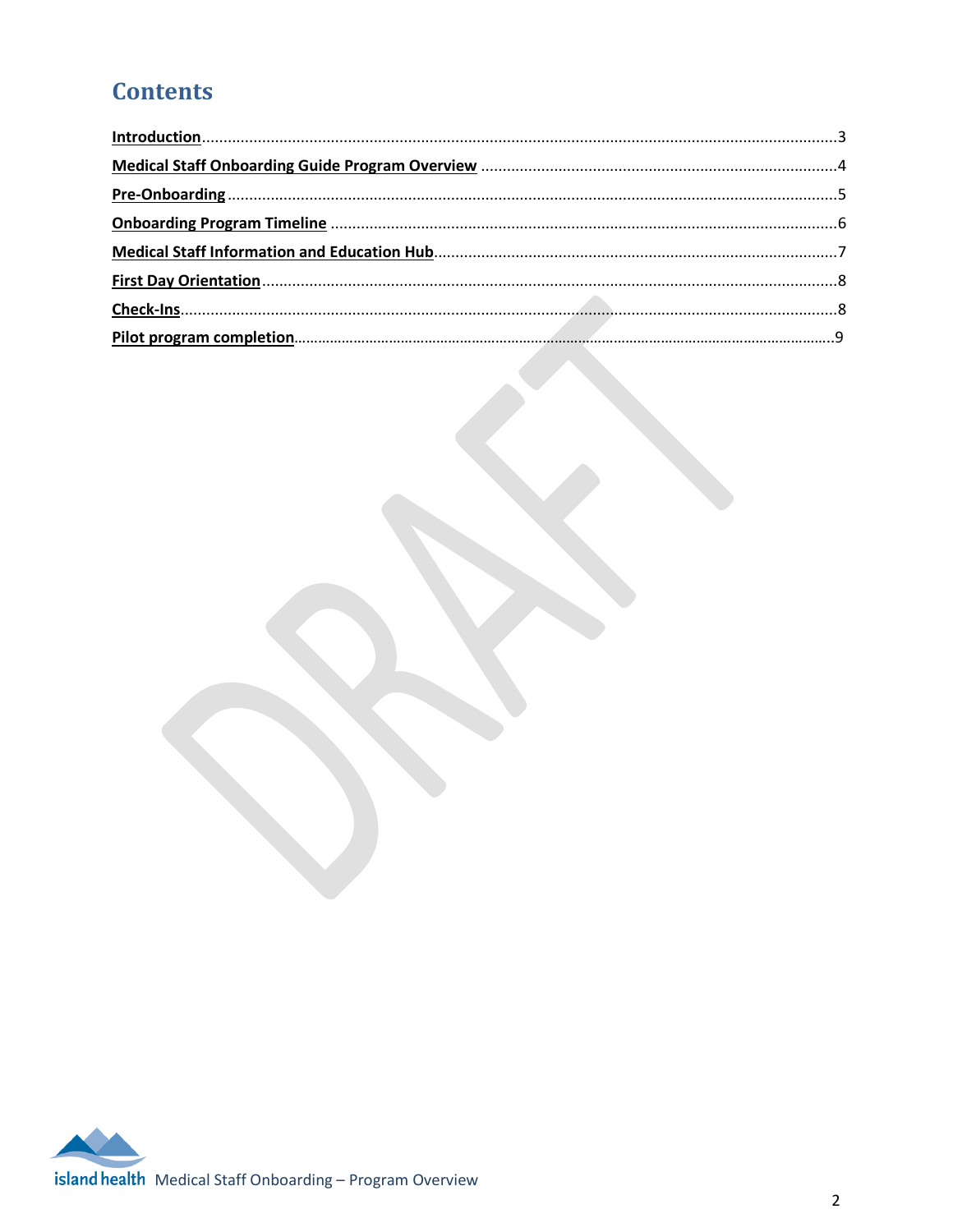### <span id="page-2-0"></span>**Introduction**

### **A new medical staff is set to join your team shortly!**

Thank you for offering your time to help new providers to Island Health feel welcome. You are playing an integral role in your new colleague's introduction to your community, facility, and Island Health. Onboarding plays a crucial role in engagement, development and retention, and providing a meaningful connection and supportive integration will help them become a contributing member of your care team more quickly. You will help them understand how their daily work contributes to the larger organizational vision of *excellent health and care for everyone, everywhere, every time*.

You have been selected as a Medical Staff Onboarding Guide to share your experience and knowledge of your site, by highlighting your favourite aspects of working here and providing expert help in navigating the idiosyncrasies of daily work life. You will be collaborating with your new colleague to remove the common barriers that they may face in their first few weeks. You will be offering guidance regarding the culture and workflow, as you know it, and ensuring the new medical staff feels welcome and informed.

This guide is comprised of practical advice and tools that you can use right away to support the development of our Medical staff Onboarding. It is important to remember the principles of this guide also apply to locum providers and learners. Although they may be with us for a limited time, a fulsome onboarding program will help foster a positive impression and support recruitment.

In addition to this guide, we have developed a[n Information and Education](https://medicalstaff.islandhealth.ca/medical-staff-onboarding) Hub as part of the medical staff website. The website contains important information that new medical staff will need to get started. This includes setting up their Windows accounts, site-specific nuances, and accessing future planning resources for career mapping. The website also includes resources for you, such as templates for key contacts and first day information.

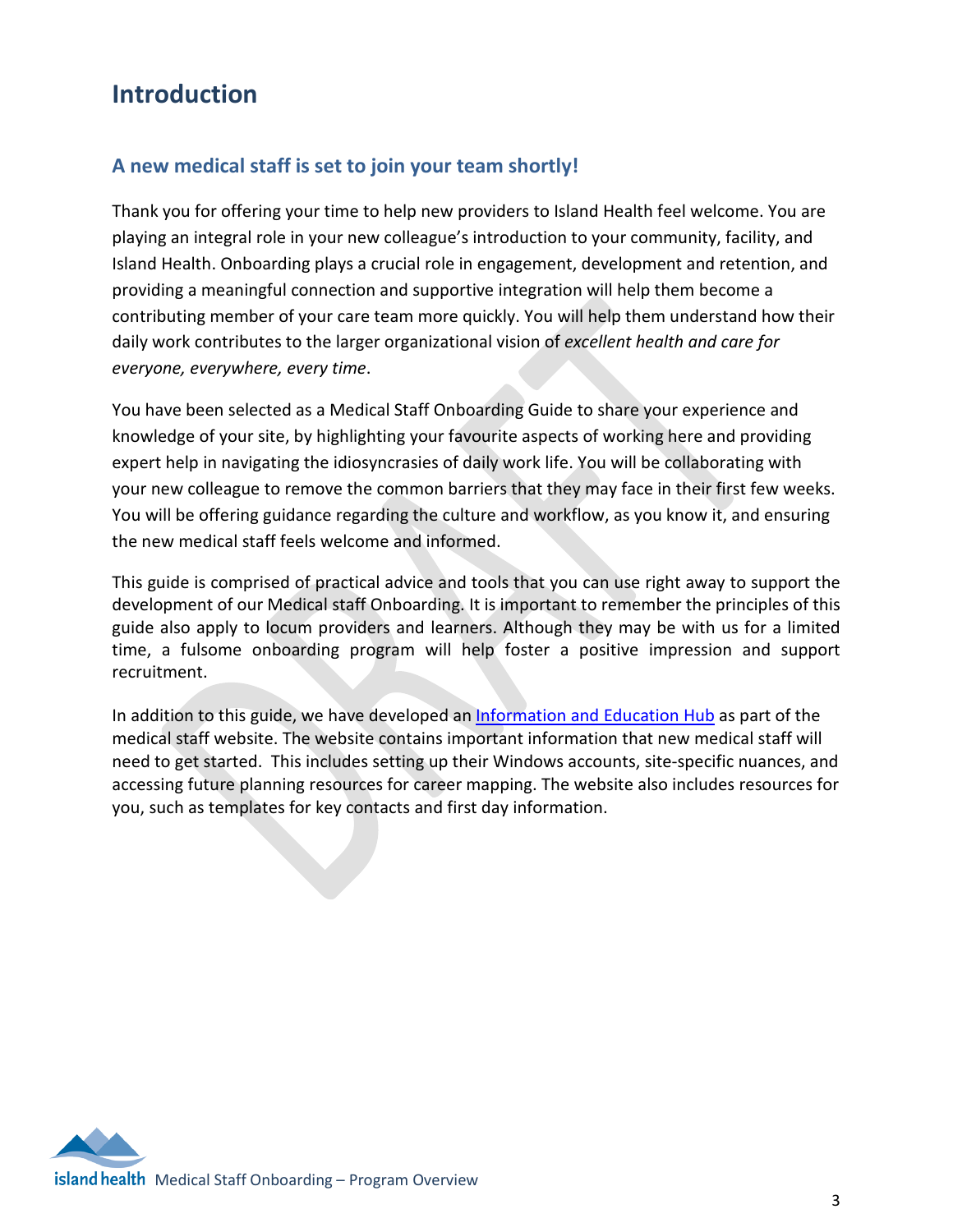### <span id="page-3-0"></span>**Medical Staff Onboarding Guide Program Overview**

We have created this pilot project as phase one of a comprehensive onboarding program for Island Health, starting with your site. The program aims to contribute to new medical staff success by providing support, resources and guidance through their first few months while helping them build relationships. The program will also reinforce the provider's decision to join your site and Island Health, increasing job satisfaction and sense of community and ultimately improving our ability to retain excellent care providers.

This program offers a consistent, positive and rewarding experience for new team members, by welcoming them to Island Health and setting them up to succeed quickly. As your new colleague's Medical Staff Onboarding Guide, you offer the first point of connection for them integrating into their new team, site, and organization.

We set new colleagues up for success by developing personalized onboarding plans with these four elements in mind:

- **1. The role** What have they been hired to do and what are the expectations?
- **2. What they need to know to do the role** In addition to training and safety, what policies, procedures, and other information does the new Medical staff need to succeed?
- **3. How things work around here** –What is the culture like? What are the boundaries? What are the values and beliefs and how do they manifest themselves? In other words, what is important in how they do their work?
- **4. Who they need to know –** Who is on their team? Who has information and expertise that is helpful? Who are the stakeholders, patients and clients?

### **To Do:**

• Look for these boxes on the following pages. They contain specific action items to support you and your new colleague through the onboarding process.

island health Medical Staff Onboarding - Program Overview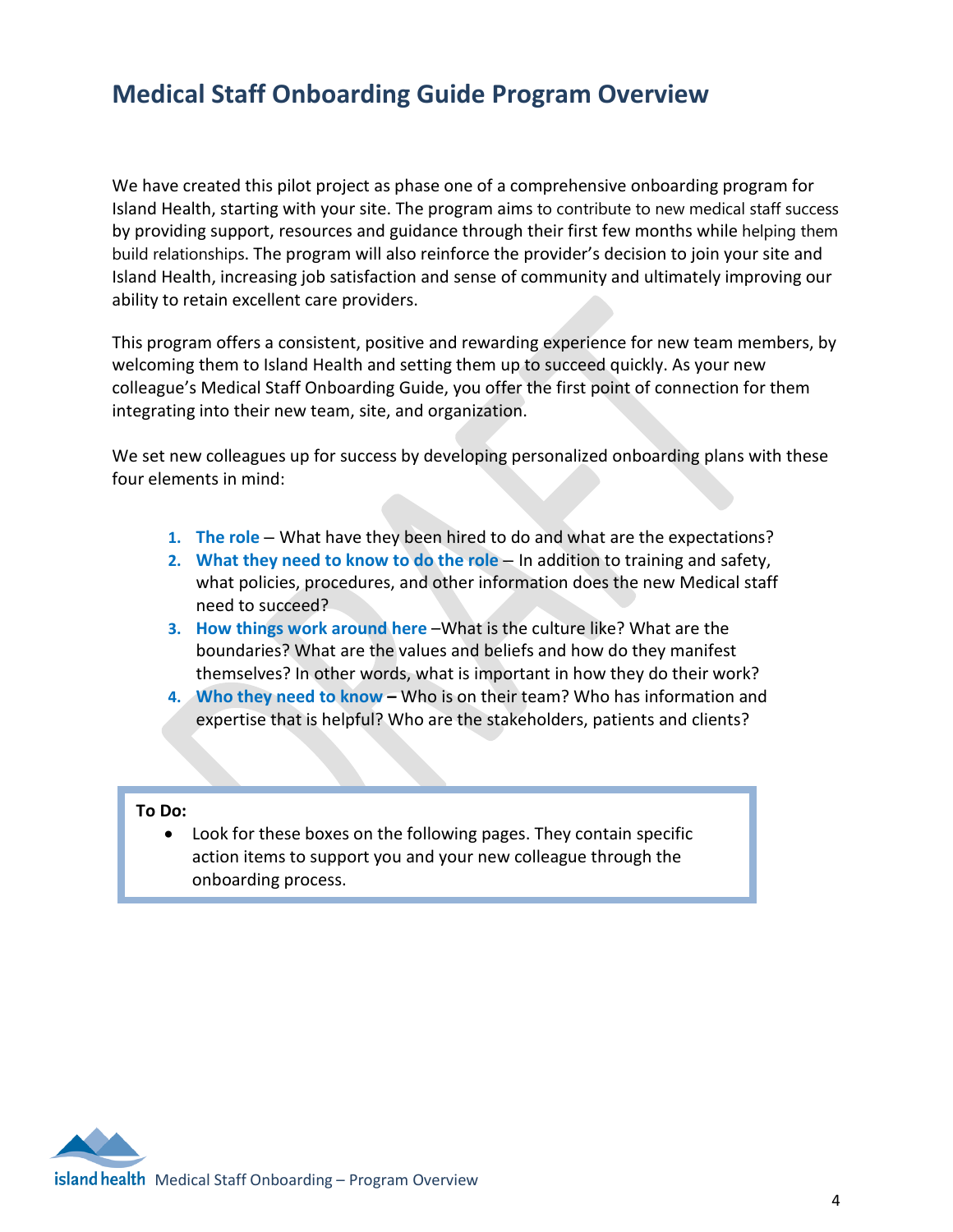### <span id="page-4-0"></span>**Pre-Onboarding**

Medical and Academic Affairs has launched this onboarding program with the goal of improving the medical staff experience, starting with their first contact with Island Health. Our hope is that by enhancing the onboarding process, providers will feel more connected to their teams and Island Health, thereby improving satisfaction and retention. When the site takes an active role in helping a new provider and their family feel welcome to the community, it makes a significant impact in the provider's long-term satisfaction with the site and practice. In turn, provider retention cultivates greater continuity of care for the community.

While many activities supporting onboarding occur during the first few weeks on site, it is important to note that onboarding begins even before your new colleague arrives. Below is a list of processes and connections that should have occurred by the time you are ready to connect with your new colleague:

- Position approval and advertisement
- Recruitment
- Credentialing and privileging
- Contract confirmation
- Island Health accounts set-up

### **To Do:**

- Review the above steps with your mentee during your first meeting
- Contact the appropriate team if any steps have been missed; contact information can be found on the [Medical Staff Information and](https://medicalstaff.islandhealth.ca/medical-staff-onboarding)  [Education Hub](https://medicalstaff.islandhealth.ca/medical-staff-onboarding)

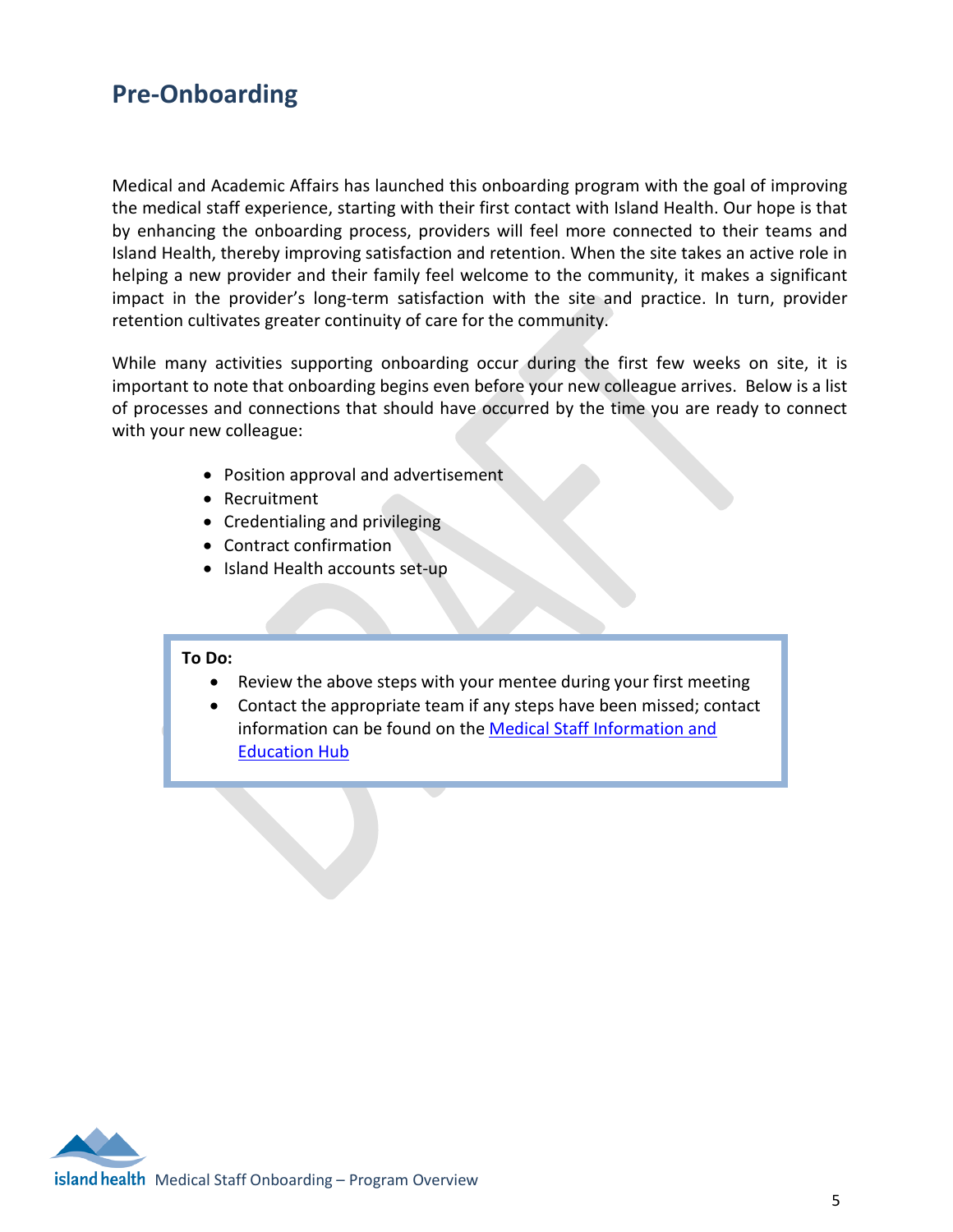## <span id="page-5-0"></span>**Onboarding Program Timeline**

Here is an overview of the suggested steps for Medical Staff Onboarding Guides and new medical staff. The following pages provide instructions and templates to support each phase of the program.

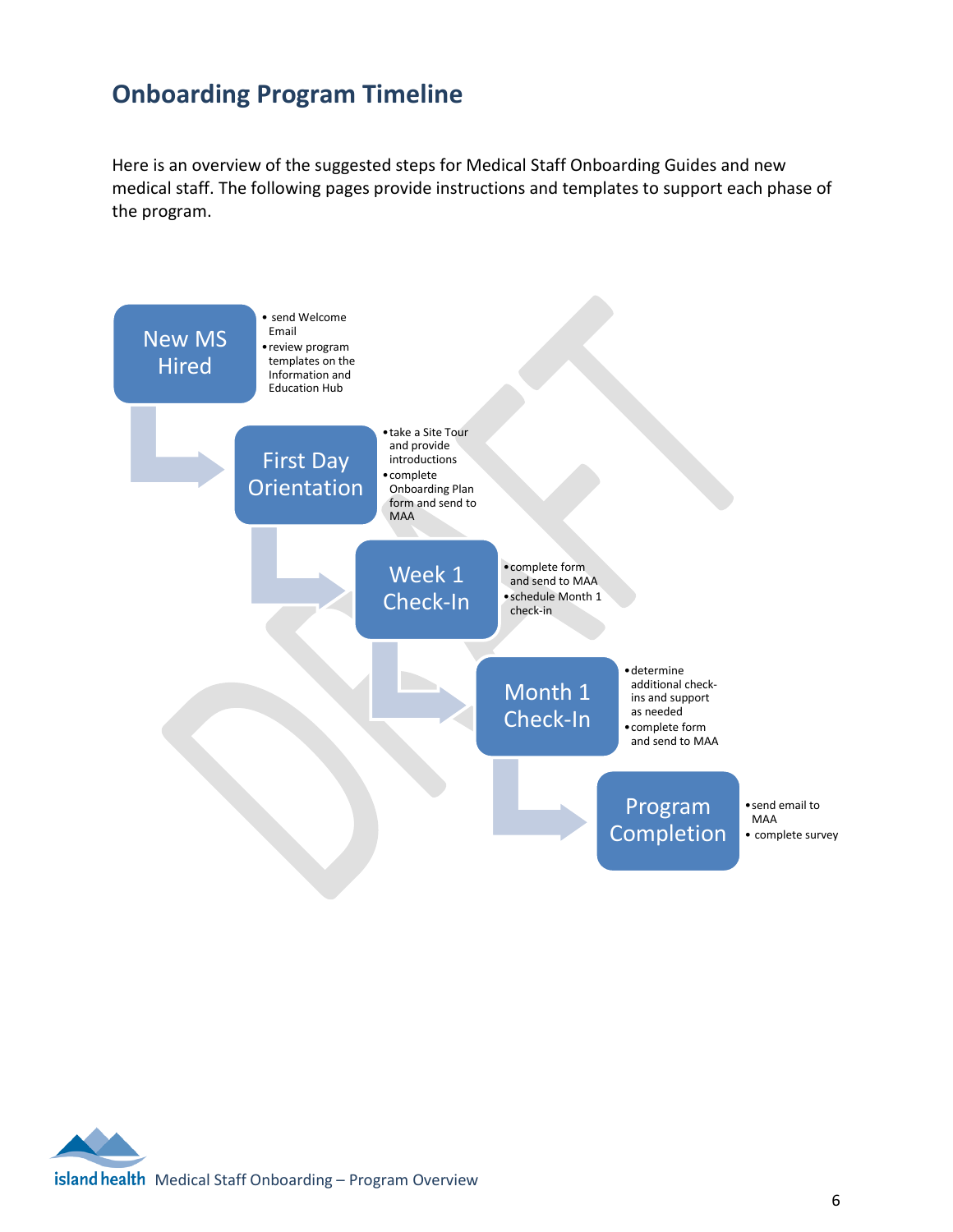# <span id="page-6-0"></span>**Medical Staff Information and Education Hub**

The Medical Staff [Information and Education Hub](https://medicalstaff.islandhealth.ca/medical-staff-onboarding) contains information and contacts to help new medical staff onboard to Island Health.

The page has been set up with three main sections to guide them through their first few months and beyond:

- **1. Getting ready**  this section contains information about accounts set up, communications, and required reading such as the medical staff Rules and Bylaws
- **2. Getting started**  This section makes up the bulk of a new member's needed resources and includes information about the organization, specific sites, and medical departments. It also provides important education sources and tools for providing safe patient care.
- **3. Getting established** This section highlights opportunities for research, education, and leadership that a provider can look forward to once they feel established in their new role. The section includes links connecting to provider quality improvement and enhanced medical staff support.

**Onboarding Program Resources** 

\_\_\_\_\_\_\_\_\_\_\_\_\_\_\_\_\_\_\_\_\_\_\_\_\_\_\_\_\_\_\_\_\_\_\_\_\_\_\_\_\_\_\_\_\_\_\_

**The Medical Staff Onboarding Guide resources tab is an important section for you as Medical Staff Onboarding Guide. This page contains guidelines and templates to support your conversations with new medical staff.**

### Other helpful content on this site:

- Health, wellness, and urgent support services
- Important information about taking a leave of absence, getting a locum (or providing locum services yourself)
- Information about education and research funding for Rural providers

### **To Do:**

- Familiarize yourself with the [Information and Education Hub;](https://medicalstaff.islandhealth.ca/medical-staff-onboarding) it has information for both you and your mentee
- Download and complete the [Key contacts sheet](https://medicalstaff.islandhealth.ca/sites/default/files/onboarding/Site%20Ambassador%20Resources/updated/MS%20Key%20Contacts.pdf) with the help of your site administrative staff
- Send a welcome email to your new colleague introducing yourself
	- o Include the Key contacts sheet
	- o confirm a time for your first get together

island health Medical Staff Onboarding - Program Overview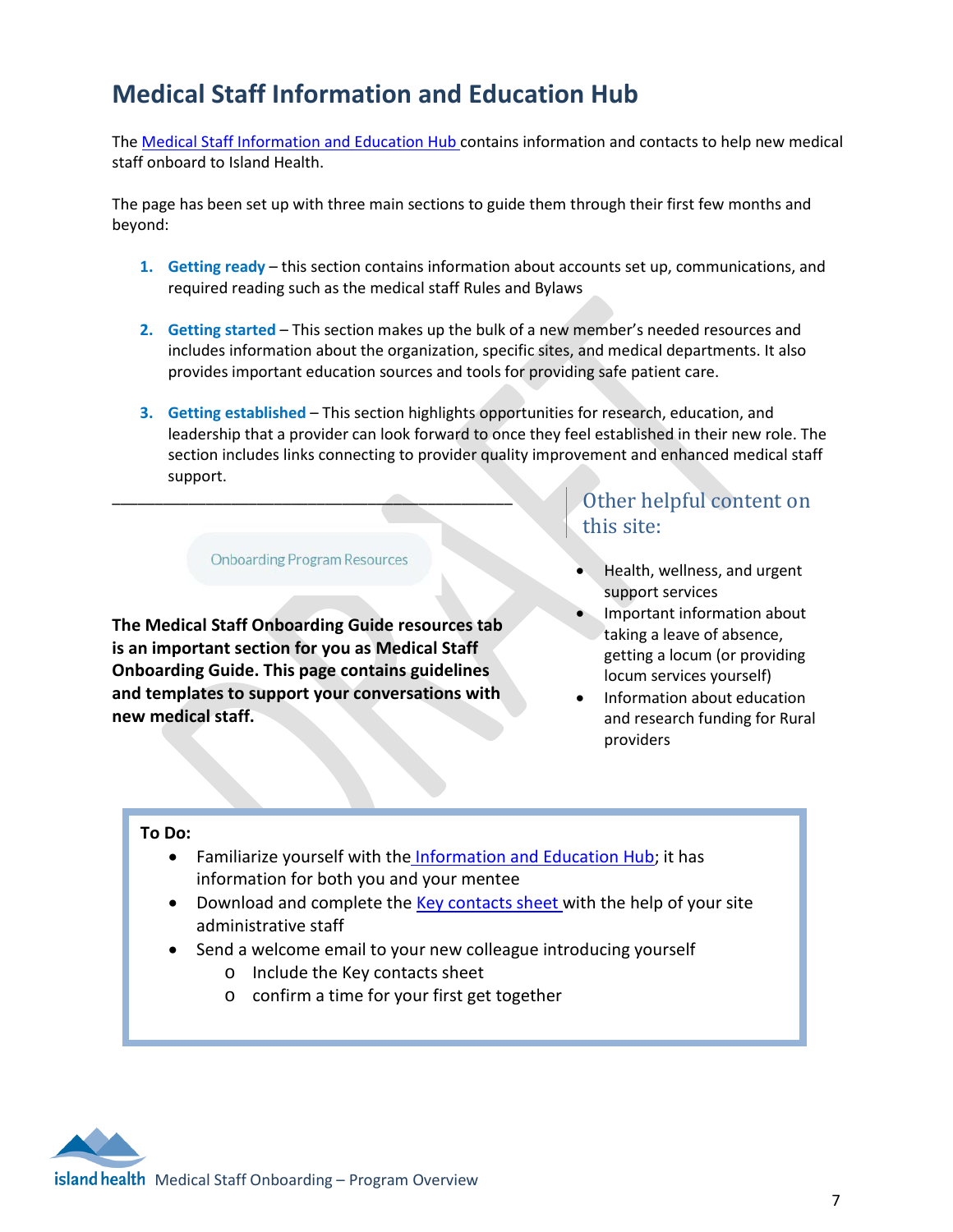# <span id="page-7-0"></span>**First Day Orientation**

As a Medical Staff Onboarding Guide you will help reduce uncertainty and confusion during the first few days of work, by providing a site tour and facilitating introductions to key members of the site team. Each Island Health site has its own ecosystem and culture, and your first task is to help them become familiar with their new site. Work with your site administration to confirm your new colleague's first day and start time; please ensure you can meet them or arrange for someone who can.

This is a great time to discuss and agree how often you'd like to connect and the best way to do so. There are three essential check-ins outlined on the next page and beyond that communication is at your discretion but may be very helpful for some new colleagues.

### **To Do:**

- Complete the [First Day Onboarding Plan](https://medicalstaff.islandhealth.ca/sites/default/files/onboarding/Site%20Ambassador%20Resources/updated/MS%20First%20Day%20Onboarding%20Checklist.pdf) document together and submit to [medstaffdevelopment@islandhealth.ca](mailto:maianna.marquette@islandhealth.ca)
- Take a walking site tour together
- Introduce them to key site team members they may interact with on a regular basis
- Ensure they are connected with a member of their department such as the site Medical Lead for clinical and department specific information

# <span id="page-7-1"></span>**Check-Ins – Week 1 and Month 1**

Having a dedicated time to check-in supports your continued connection and provides an ideal venue to address challenges and opportunities for the new medical staff. We recommend an hour or so at the one-week and the one-month mark, at which time you can decide together if more support would be beneficial.

We have created check-in forms on the Education and Information Hub, which include questions to guide your discussion. Please access them through the hyperlinks below; you are welcome to complete the pdf and send them to us via email or print and scan or fax.

**To Do:**

• Complete the [Check-in –](https://medicalstaff.islandhealth.ca/sites/default/files/onboarding/Site%20Ambassador%20Resources/updated/Onboarding%20Check-In%20Template%20-%201%20Week.pdf) 1 Week an[d Check-in –](https://medicalstaff.islandhealth.ca/sites/default/files/onboarding/Site%20Ambassador%20Resources/updated/Onboarding%20Check-In%20Template%20-%201%20Month.pdf) 1 Month forms and submit to [medstaffdevelopment@islandhealth.ca](mailto:maianna.marquette@islandhealth.ca)